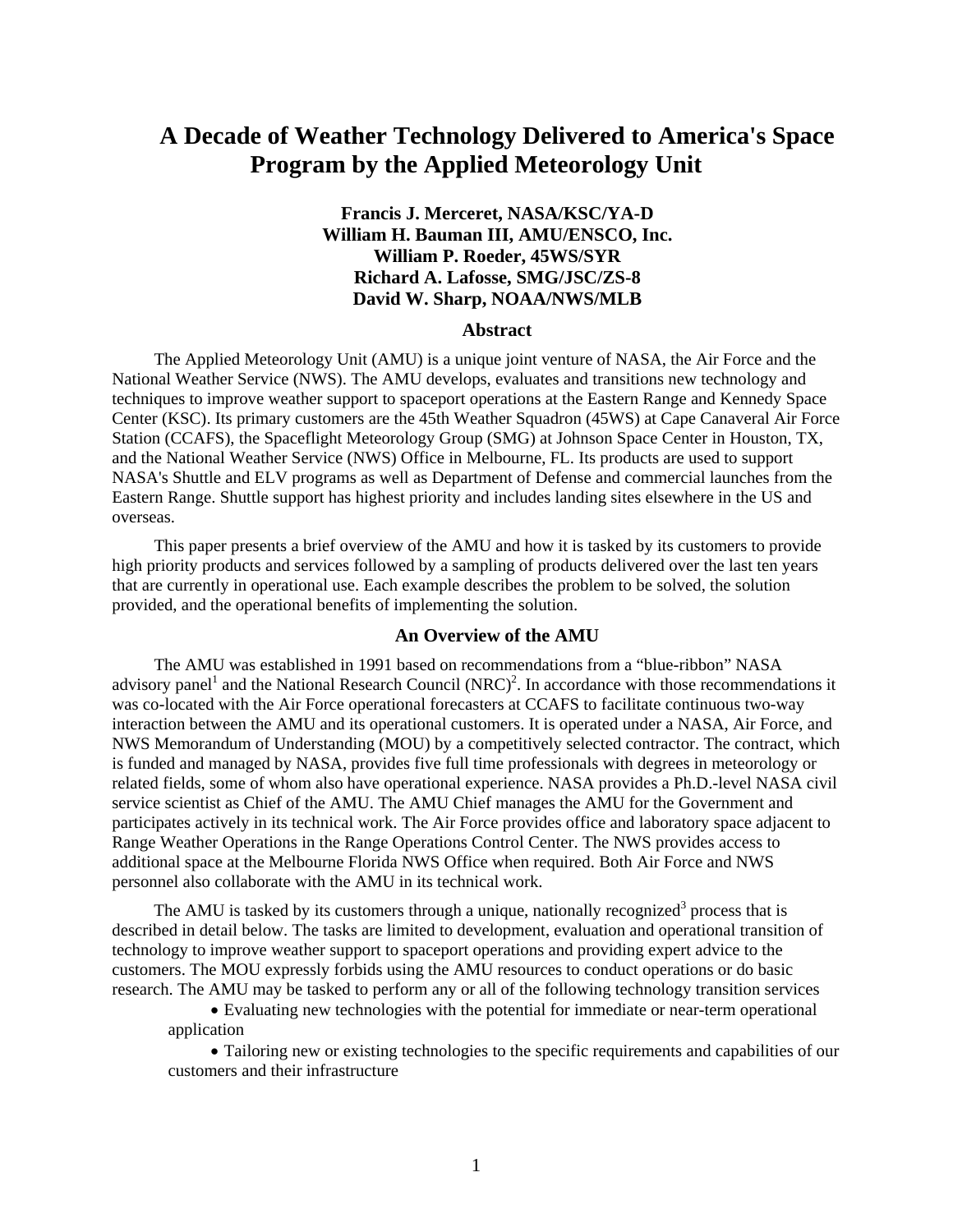• Assisting with the development of a concept of operations for effective use of new or existing technologies

- Developing training materials for the use of weather sensors, systems and techniques
- Assisting in the effective specification, acquisition, installation and testing of new weather systems and sensors

Examples of several of these kinds of work will be presented below.

Once the AMU has been assigned a task, the AMU Program Manager assigns a principal investigator and other team members as appropriate. The team prepares a task plan that describes the work to be done, the methodology to be used, the deliverables to be prepared and the task schedule. This plan is reviewed with the customer(s) who proposed the task to ensure that the task has been correctly understood and that the deliverables are what the customer wants. Monthly progress reports and quarterly technical reports are provided to all customers and the quarterly reports are posted to a publicly accessible website (http://science.ksc.nasa.gov/amu). The customer is usually directly involved throughout the design and development of the work. At every critical decision point during the execution of the tasking, the customer is involved in the decision making process. Finally, before the deliverables are formally presented the customer is given an opportunity to review a draft or beta test version of each. This interactive task execution process has also been nationally recognized as a "best practice"<sup>4</sup>.

In cases where the AMU's work may be of general interest to the scientific community, an appropriate conference paper or journal article will be prepared. A complete bibliography of AMU publications may be obtained from the website. Including papers currently in press, the total number is approaching one hundred.

## **The AMU Tasking Process**

The AMU may be tasked through any of three processes: formal prioritized tasking, option hours tasking, and mission immediate tasking. Formal prioritized tasking accounts for over 80 percent of the AMU's workload. Option hours tasking accounts for most of the remainder. Mission immediate tasking is rare, but can be of the highest priority when it occurs. Each tasking process is described below.

### **Formal Prioritized Tasking**

Formal prioritized taskings are assigned by consensus of the AMU tasking group. The group consists of representatives from the Air Force, NASA and the NWS. A quasi-annual face-to-face meeting is convened at a location determined in advance by group consensus. About six weeks prior to the meeting, each of the three agencies submits proposals for taskings for the next 12 to 15 months. Each proposal includes at least the following

- A descriptive title
- A detailed technical description
- The operational benefit or requirement to be satisfied by undertaking the task
- A statement explaining why the AMU is the best organization to perform the work
- A list of deliverables and the customer(s) to whom they will be delivered
- An estimate of the AMU resources required to perform the work

After the proposals are received, the AMU contractor reviews them and makes its own independent assessment of the following

- The feasibility of the task
- The appropriateness of the task for the AMU
- The resources required to perform the task

Each proposal with the associated contractor review is provided to the three participating agencies for discussion and evaluation. Prior to the face-to-face meeting, email and telephone discussions take place to lay the groundwork for an efficient and effective face-to-face meeting.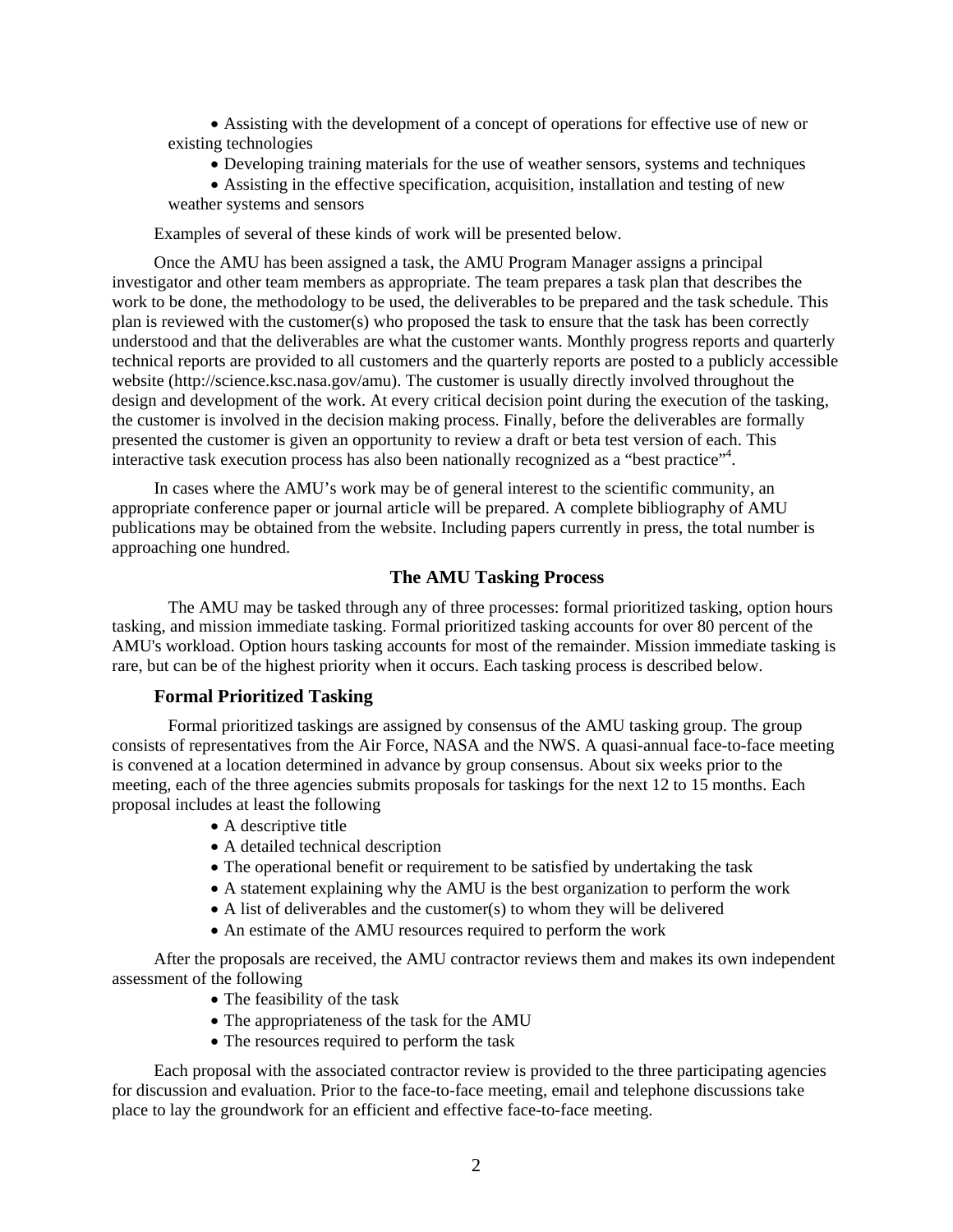The tasking meeting is designed to match the proposed work to the available resources. Inevitably, the sum of the resources required to do all of the proposed work exceeds the resources actually available. Unless proposals are modified or withdrawn, they must be prioritized and only those proposals with high enough priority to remain above a resource-determined "cut line" will be performed.

There are four phases of discussion at the meeting. In the first phase each agency presents its proposals and the group has the opportunity to ask clarifying questions. The goal of this phase is to ensure that every proposal is completely understood. The proposals are not critiqued or prioritized. Phase two provides each agency with the opportunity to critique the proposals and make suggestions for eliminating, modifying or combining proposals in order to get within the resource limitation. If phase two does not result in reducing the proposed workload to match the labor available, phase three begins in which the remaining proposals are ranked in priority order. The ranking is done by a consensus process with the possibility of a formal vote available as a backup if consensus cannot be reached. Since its inception, the AMU tasking process has always been able to achieve a consensus result, usually by additional modification or withdrawals of proposals to get within the resource limitation. The AMU contractor is an important contributor to finding ways of re-scoping and scheduling the work to maximize the opportunity to meet the requirements of all of our customers. After the proposals are ranked, the contractor presents a final analysis of the remaining tasks and advises where the cut line, if any, must be drawn. Phase four is the adoption of the tasks above the line as the formal prioritized work of the AMU for the following year.

## **Option Hours Tasking**

Option hours tasking is available for work that was not accepted through the formal prioritized process or which is proposed between tasking meetings. A customer who is willing to pay for the service may request that their proposed task be undertaken using option hours. Under the terms of the AMU contract, the Government may buy up to two full time equivalents (FTE) (labor years) per year in addition to the five FTE base-funded by NASA. The use of option hours is subject to the following constraints

- The tasks must be consistent with the AMU MOU
	- o May not undertake basic research
	- o May not perform operational duties

o Must relate to improvement of weather support to the Shuttle Program or national and commercial space program activities at the Eastern Range

- The tasks may not conflict with or impede the formal prioritized taskings
- The AMU must be the most appropriate facility for conducting the work

The Chief of the AMU, as NASA contract manager, makes the final decision as to whether a proposed option hours tasking is appropriate. If the tasking is approved the proposing organization provides the necessary funding to purchase the additional hours.

#### **Mission Immediate Tasking**

On rare occasions, the special expertise and experience of the AMU may be needed to assist the operational customers with a situation outside of their normal experience base under conditions where there is not time to go through either of the processes discussed above. This may happen, for example, during a launch countdown where unusual radar signatures are seen or remote sensing and *in situ* observations appear inexplicably inconsistent. Resolving the causes of these anomalies needs to be done immediately to assure success of the mission. The AMU Chief has the authority to assign a Mission Immediate tasking to the AMU if the following criteria are met

• The work does not constitute performing an operational role (because that would violate the terms of the MOU)

• The AMU has the necessary expertise to perform the work at the level of competence required

• The urgency of the situation precludes using the option hours process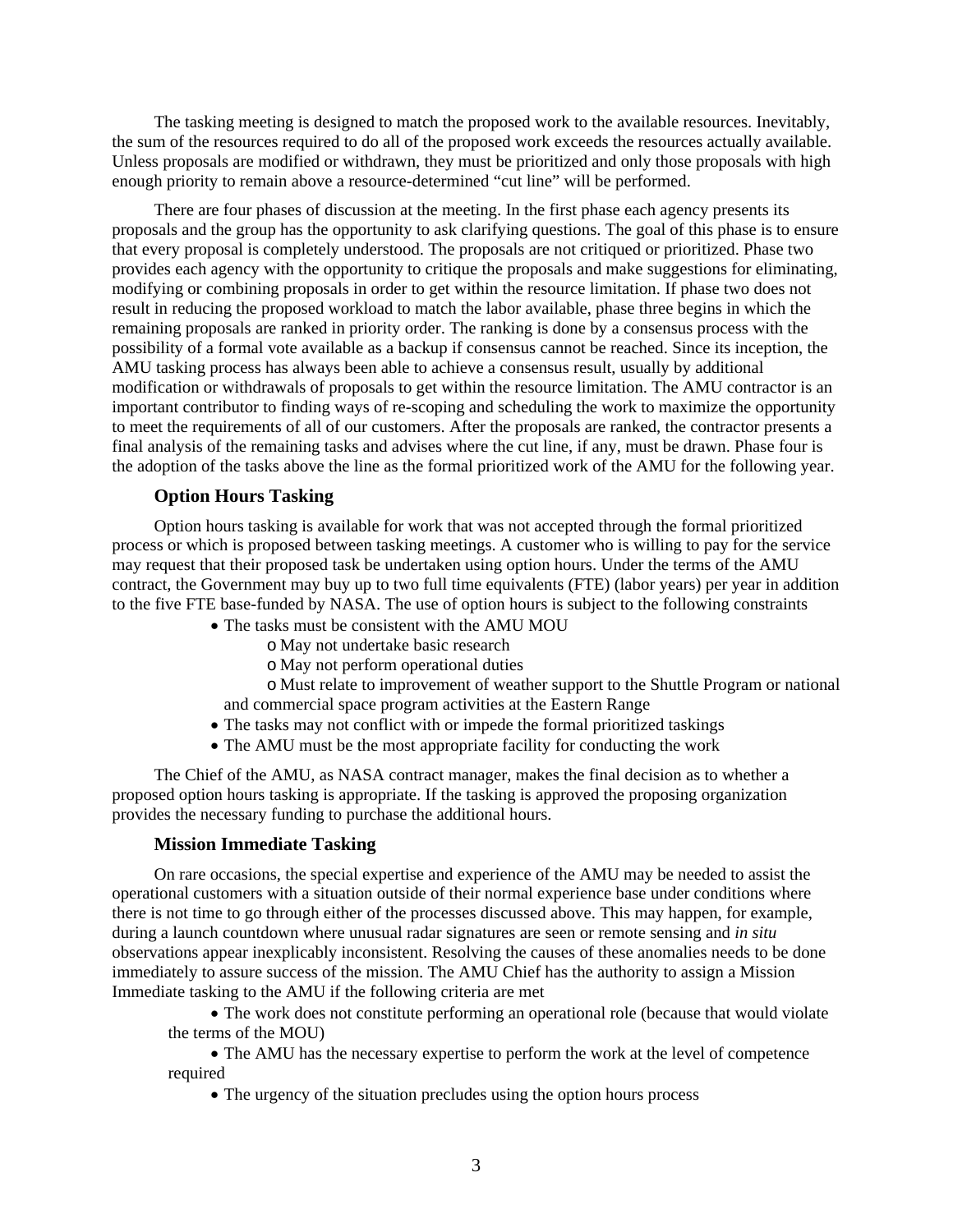• The scope of the work is small enough that any disruption or delay of other taskings will be small and transient.

#### **A Decade of AMU Products**

Although the AMU has been in operation for nearly thirteen years, this paper focuses on the last decade. Products from the first several years were presented in a 1995 paper by Ernst and Merceret<sup>5</sup>. The products described in this section are not a comprehensive listing, but they do provide examples of the three tasking methods described above and the various product types that typify the AMU's service to the American space program. Some of the products requested by the AMU customers include written reports, training, sensor analysis, display software, data ingest software, statistical analysis, climatological analysis, forecaster aids, numerical weather prediction (NWP) model evaluation and improvement, data quality control, and operator training, a few of which are described in this section. In it's nearly 13 years of operation, the AMU has completed 63 tasks, only a few of which are described here. Many of the task reports are available at http://science.ksc.nasa.gov/amu.

#### **Forecaster Aids – Formal Prioritized Taskings**

Anvil Forecast Tool: The 45WS and SMG identified thunderstorm anvil forecasting as one of their most challenging tasks when predicting the probability of a Launch Commit Criteria (LCC) violation or evaluating Space Shuttle Flight Rules (FR) due to the threat of natural and triggered lightning. In this case, the customers requested the AMU to develop a capability to display a thunderstorm anvil threat corridor on a satellite image<sup>6</sup>. The threat corridor is based on observed data from a rawinsonde or forecast data from an NWP model. The AMU delivered a product through which the forecaster can request the Meteorological Interactive Data Display System<sup>7</sup> (MIDDS) to generate an anvil threat corridor which is shown by dotted lines on the satellite picture ([Figure 1\)](#page-3-0). If thunderstorms are forecast to occur in the threat corridor, the time until the resulting anvils would approach close enough to violate launch or landing constraints<sup>8</sup> can be estimated from the dotted range rings on the threat corridor overlay. By developing this tool directly on MIDDS, the forecasters can use the capability in real-time on a system they use routinely in support of daily operations.

<span id="page-3-0"></span>

Figure 1. Anvil forecasting tool displayed on a MIDDS forecaster workstation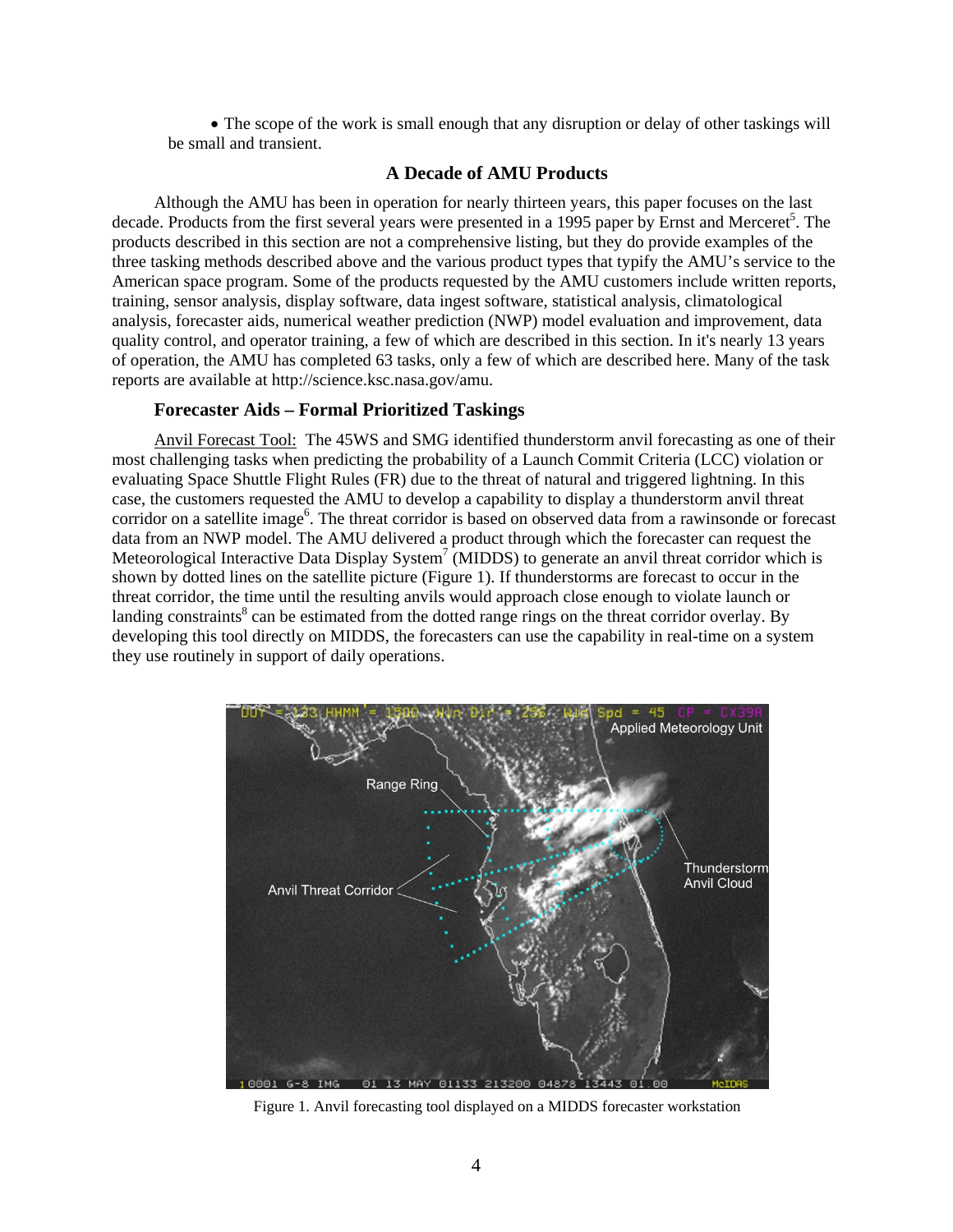Microburst Prediction Tool: The  $45<sup>th</sup>$  Weather Squadron wanted to improve their microburst forecast capability after a poorly forecast 65 Kt (33.5  $\text{m/s}^{-1}$ ) microburst event occurred at the Shuttle Landing Facility on 16 August 1994. The 45WS tasked the AMU to develop an application forecasters could use daily to better forecast these severe wind events. The AMU developed a RAOB-based Microburst-Day Potential Index (MDPI) that provides an estimate of the probability downbursts each day. The product is displayed on MIDDS in a manner similar to that shown in [Figure 2.](#page-4-0) The MDPI performance includes a probability of detection of 97%, a false alarm rate of 28%, and a critical success index of  $70\%$ <sup>9</sup>. As with the anvil forecasting tool, the MDPI is executed and displayed on MIDDS giving the forecasters direct access to this product for daily operations support. The tool also displays the Wind Index (WINDEX) developed by the National Severe Storms Forecast Center (now Storm Prediction Center). In addition to the MDPI, The AMU developed related radar-based tools for nowcasting downbursts using cell trends.

<span id="page-4-0"></span>

Figure 2. Example of MIDDS graphical MDPI/WINDEX display

## **Numerical Weather Prediction – Formal Prioritized Tasking**

In an effort to improve NWP model capability, the AMU was tasked to improve the integration of local meteorological data sets into the analysis scheme for the Advanced Regional Prediction System (ARPS) NWP model. Most NWP models use national data sets but very few take advantage of any available local data. The KSC/CCAFS area has a high density of meteorological observations that could improve local short-term model forecasts if the data were assimilated properly into an analysis scheme. One example of a local data set integrated into ARPS is shown in [Figure 3](#page-5-0) which depicts the forecast radar composite reflectivity without using radar data from the Melbourne, Florida Weather Surveillance Radar-1988 Doppler (WSR-88D) (a) and with the WSR-88D data (b). It is clear that the data from the local radar produced forecast radar reflectivity in east central Florida which was much closer to the observed values as seen within white circles in [Figure 3.](#page-5-0) The assimilation of local data sets is a continuous process that runs with the ARPS analysis scheme thereby providing forecasters with better NWP model guidance for every forecast cycle.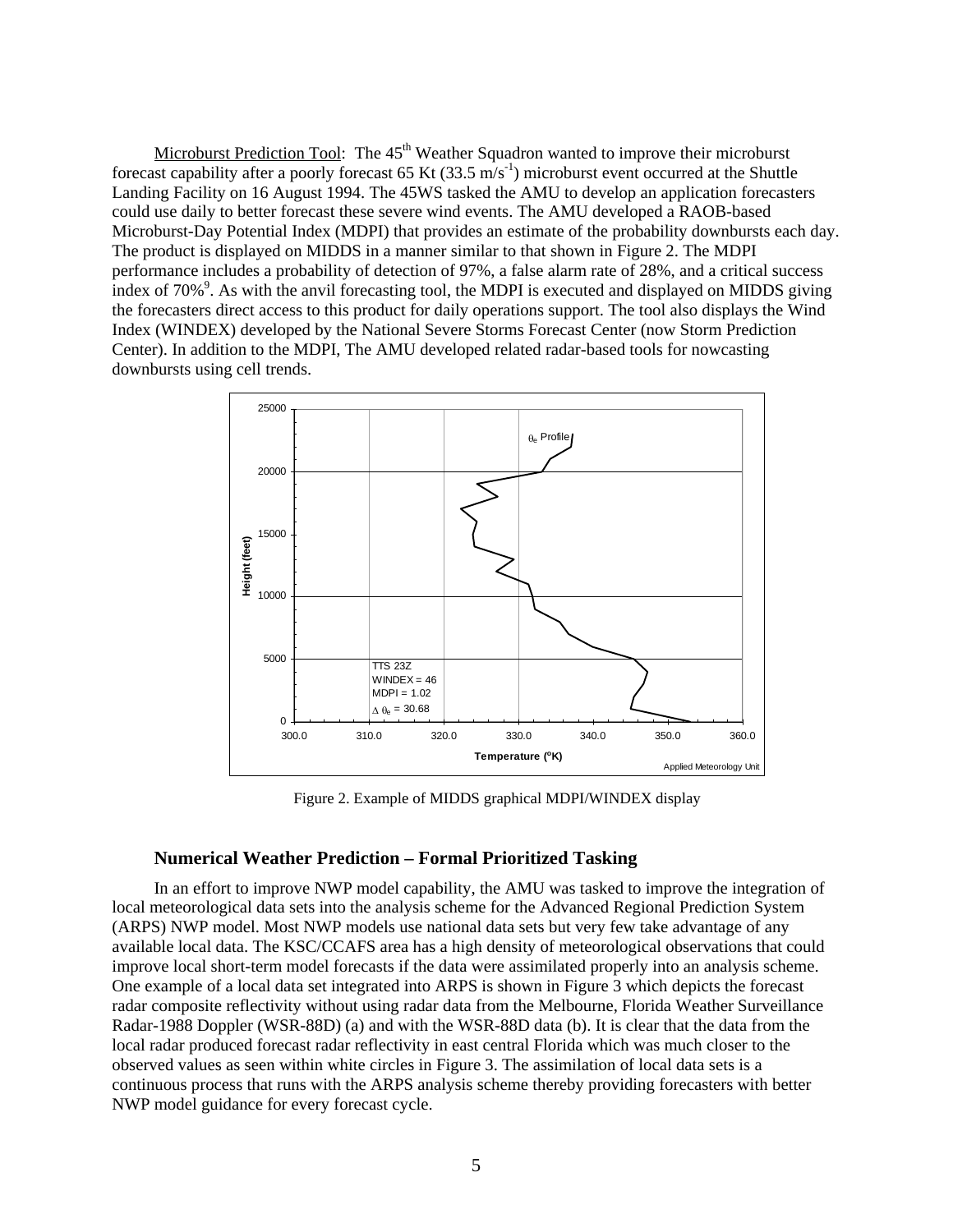<span id="page-5-0"></span>

Figure 3. ARPS model showing forecast radar composite reflectivity without assimilating local radar data (a) and with local radar data (b)

#### **Sensor Evaluation – Formal Prioritized Tasking**

The networks of meteorological sensors in and around KSC/CCAFS play a critical role in support of space launch operations. Forecasters rely on the accuracy and consistency of these sensors to produce accurate forecasts. When the balloon-borne sensor system or Meteorological Sounding System (MSS) was to be replaced after about two decades of operation, the AMU was tasked to compare the data from the MSS with the new Automated Meteorological Profiling System (AMPS). The purpose of the AMU study was to determine the nature of relative humidity differences between the AMPS and MSS, and to evaluate the impact of any such differences on the diagnosis of tropospheric stability and thunderstorm forecasting indices<sup>10</sup>. Because local experience and thunderstorm forecast rules-of-thumb are based on a long history of stability indices computed from MSS observations, it was important that forecasters become familiar with any changes in the relative humidity data that may accompany the transition to AMPS and the resultant impact on the tools used for analysis and forecasting of thunderstorm activity.

[Figure 4](#page-6-0) shows the vertical profiles of average relative humidity from both sensors for the cool season (a) and the warm season (b). The initial AMU sensor comparison indicated forecasters could expect the atmosphere to appear less stable when diagnosed with AMPS than with MSS, assuming that their temperature profiles were equal. However, the AMU determined that AMPS and MSS stability indices computed from the warm-season dual-sensor profiles were statistically indistinguishable. This apparent paradox was resolved by evidence of a weak systematic temperature difference between AMPS and MSS that counteracts effects of the relative humidity difference on stability indices. As a result of this analysis the AMU was able to recommend that AMPS products be used without modification thereby providing the forecasters with a high level of confidence in the new system.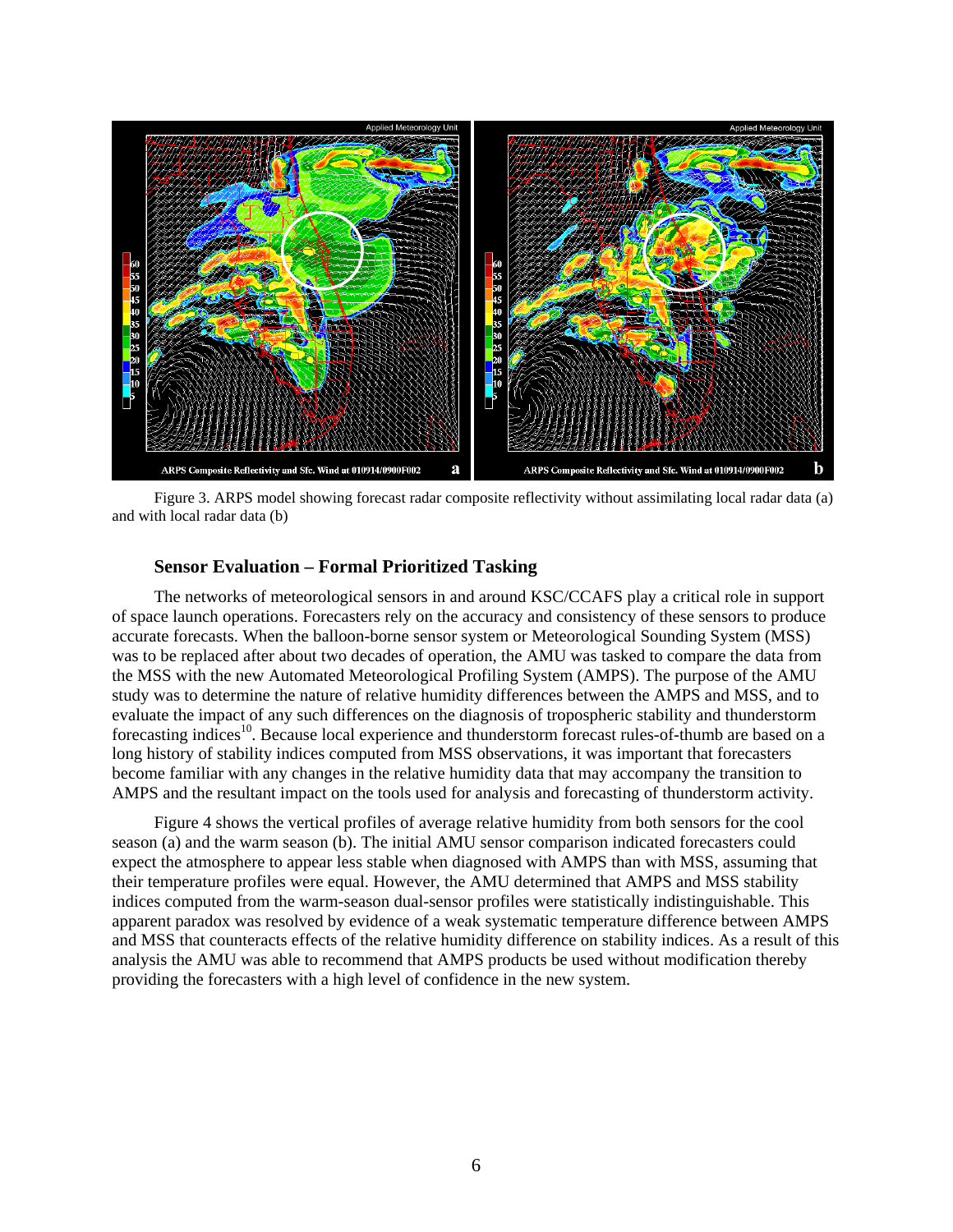<span id="page-6-0"></span>

Figure 4. Vertical profiles of average relative humidity from the MSS (solid) and AMPS (dashed) sensors for twenty dual-sensor ascents taken in Jan., Feb. and Apr. 2002 (a) and vertical profiles of average relative humidity from the MSS (solid) and AMPS (dashed) sensors for twenty dual-sensor ascents taken in July and August 2002 (b)

### **Poorly Forecast Severe Weather Event – Mission Immediate Tasking**

The AMU was tasked to analyze and evaluate a poorly forecast severe weather event that affected a major portion of Brevard County including Patrick Air Force Base on 13 August 1996. The severe weather event occurred during the warm season and therefore the task was levied as "Mission Immediate" to quickly ascertain why the event was not forecasted and what could be done to improve forecasting of similar events for the rest of the season. The primary purpose of the analysis was to evaluate relevant meteorological data from the event in order to glean lessons learned and to better understand the contributing factors that caused the damaging weather. From this analysis recommendations were derived to assist forecasters in recognizing these contributing factors more readily when they occur. Results and recommendations were provided for the benefit of future warning operations at both the 45WS and the National Weather Service in Melbourne (NWS MLB).

## **Space Shuttle Optical Imaging – Option Hours Tasking**

The NASA/ KSC Weather Office tasked the AMU to: *"Identify and evaluate alternative methods for determining whether or not a sufficient number of Shuttle launch imaging cameras will have a field of view unobstructed by weather".* This task was based on the finding from the Columbia Accident Investigation Board (CAIB) Report<sup>11</sup> for Space Shuttle return to flight. Since the CAIB Report dictated that the Shuttle could not return to flight before this capability was in-place it was imperative to quickly determine if it was possible to observe and forecast conditions allowing the cameras to have an unobstructed view of the Shuttle upon launch. The AMU determined what methods were available to mitigate cloud forecasting challenges.

Based on these results, the AMU was further tasked through the prioritized tasking process to develop a statistical model and forecast decision aid for the Space Shuttle Launch Weather Officer using both option hours and base-funded hours.